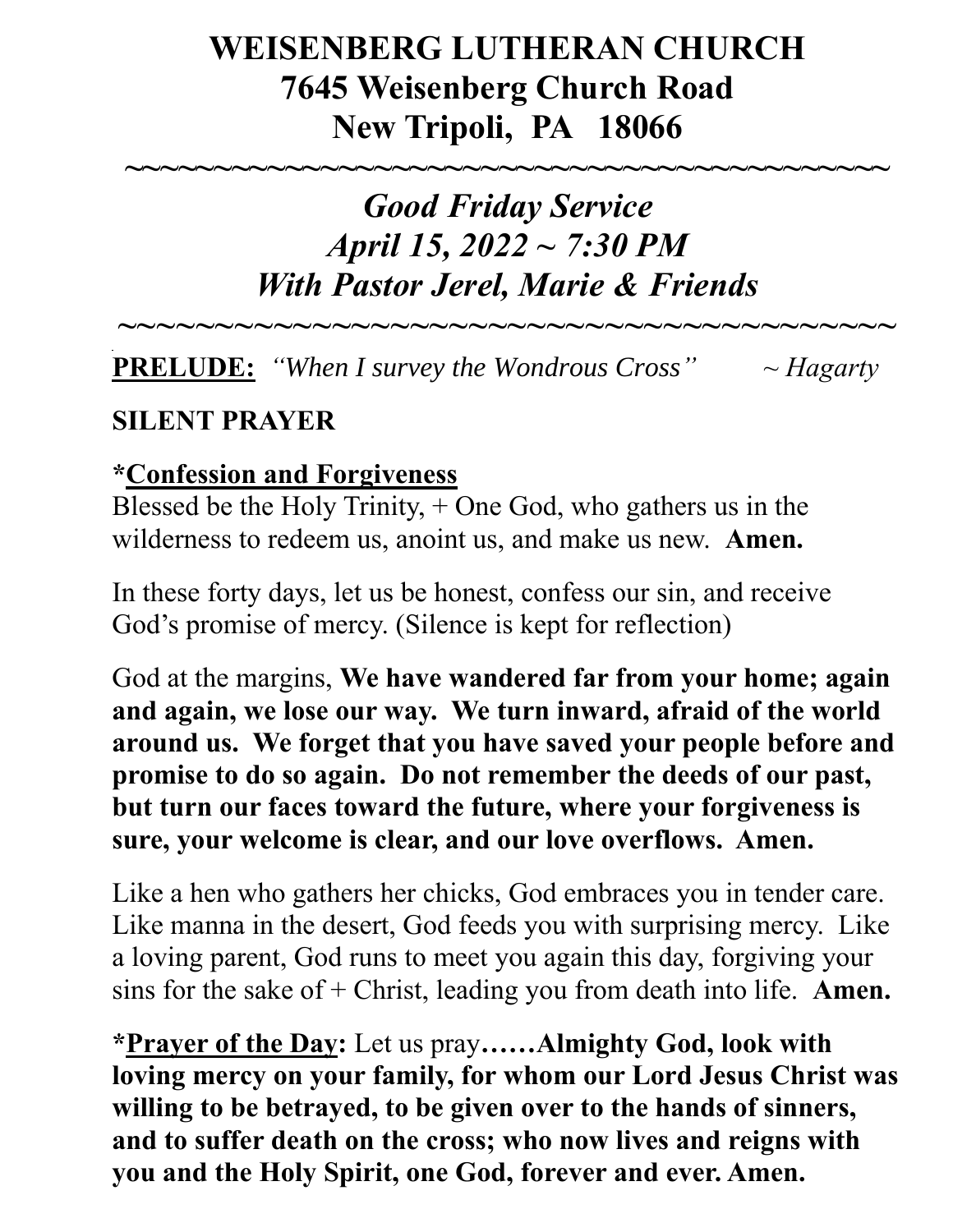#### **Gathering Hymn: "There in God's Garden" No 342**

#### **The Passion According to St. Mark**

*During this dramatic reading, there will be pauses where stanzas from various hymns will be sung.*

**Hymn:** "Go to Dark Gethsemane"  $N_0$ , 347 vs 1 *Go to dark Gethsemane, all who feel the tempter's pow'r; your Redeemer's conflict see. Watch with him one bitter hour; turn not from his griefs away; learn from Jesus Christ to pray.*

**Hymn:** *"O Sacred Head, Now Wounded" No. 351 vs 1 O sacred head, now wounded, with grief and shame weighed down, now scornfully surrounded with thorns, thine only crown; O sacred head, what glory, what bliss till now was thine! Yet, though despised and gory, I joy to call thee mine.*

**Hymn***: "O Sacred Head, Now Wounded" No. 351 vs 3 What language shall I borrow to thank thee, dearest friend, for this thy dying sorrow, thy pity without end? Oh, make me thine forever, and should I fainting be, Lord, let me never, never outlive my love to thee.*

**Hymn:** *"Were You There" No. 353 vs 1 Were you there when they crucified my Lord? (Were you there?) Were you there when they crucified my Lord? (Were you there?) Oh, sometimes it causes me to tremble, tremble, tremble. Were you there when they crucified my Lord? (Were you there?)*

**Hymn***: "Were You There" No. 353 vs 3 Were you there when they pierced him in the side? (Were you there?) Were you there when they pierced him in the side? (Were you there?) Oh, sometimes it causes me to tremble, tremble, tremble. Were you there when they pierced him in the side? (Were you there?)*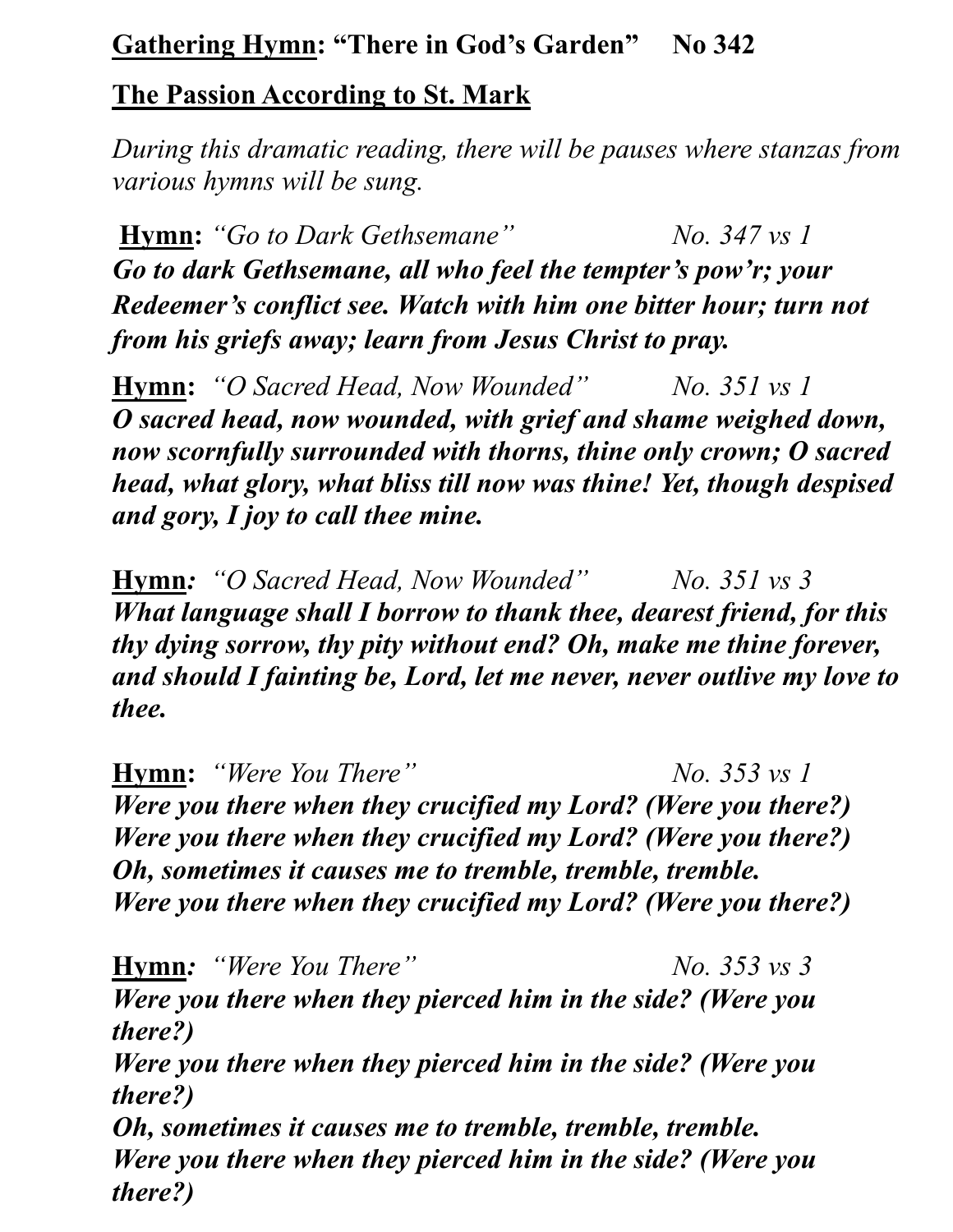*Hymn: "Were You There" No. 353 vs 5 Were you there when they laid him in the tomb? (Were you there?) Were you there when they laid him in the tomb? (Were you there?) Oh, sometimes it causes me to tremble, tremble, tremble. Were you there when they laid him in the tomb? (Were you there?)*

# **Worship Choir Anthem**

*"The Love Behind the Cross" ~ Rahtjen*

### **\*Bidding Prayer**

Let us pray, brothers and sisters, for the holy church throughout the world.

Almighty and eternal God, you have shown your glory to all nations in Jesus Christ. By your Holy Spirit guide the church and gather it throughout the world. Help it to persevere in faith, proclaim your name, and bring the good news of salvation in Christ to all people. We ask this through Christ our Lord. **Amen.**

Let us pray for *Christopher* our bishop, for our pastors, and all servants of the church, and for all the people of God. Almighty and eternal God, your Spirit guides the church and makes it holy. Strengthen and uphold our bishops, pastors, other ministers, and lay leaders. Keep them in health and safety for the good of the church, and help each of us in our various vocations to do faithfully the work to which you have called us. We ask this through Christ or Lord. **Amen.**

Let us pray for those preparing for baptism. Almighty and eternal God, you continue to bless the church. Increase the faith and understanding of those preparing for baptism. Give them new birth as your children, and keep them in the faith and communion of your holy church. We ask this through Christ our Lord. **Amen.**

Let us pray for our sisters and brothers who share our faith in Jesus Christ. Almighty and eternal God, you give your church unity. Look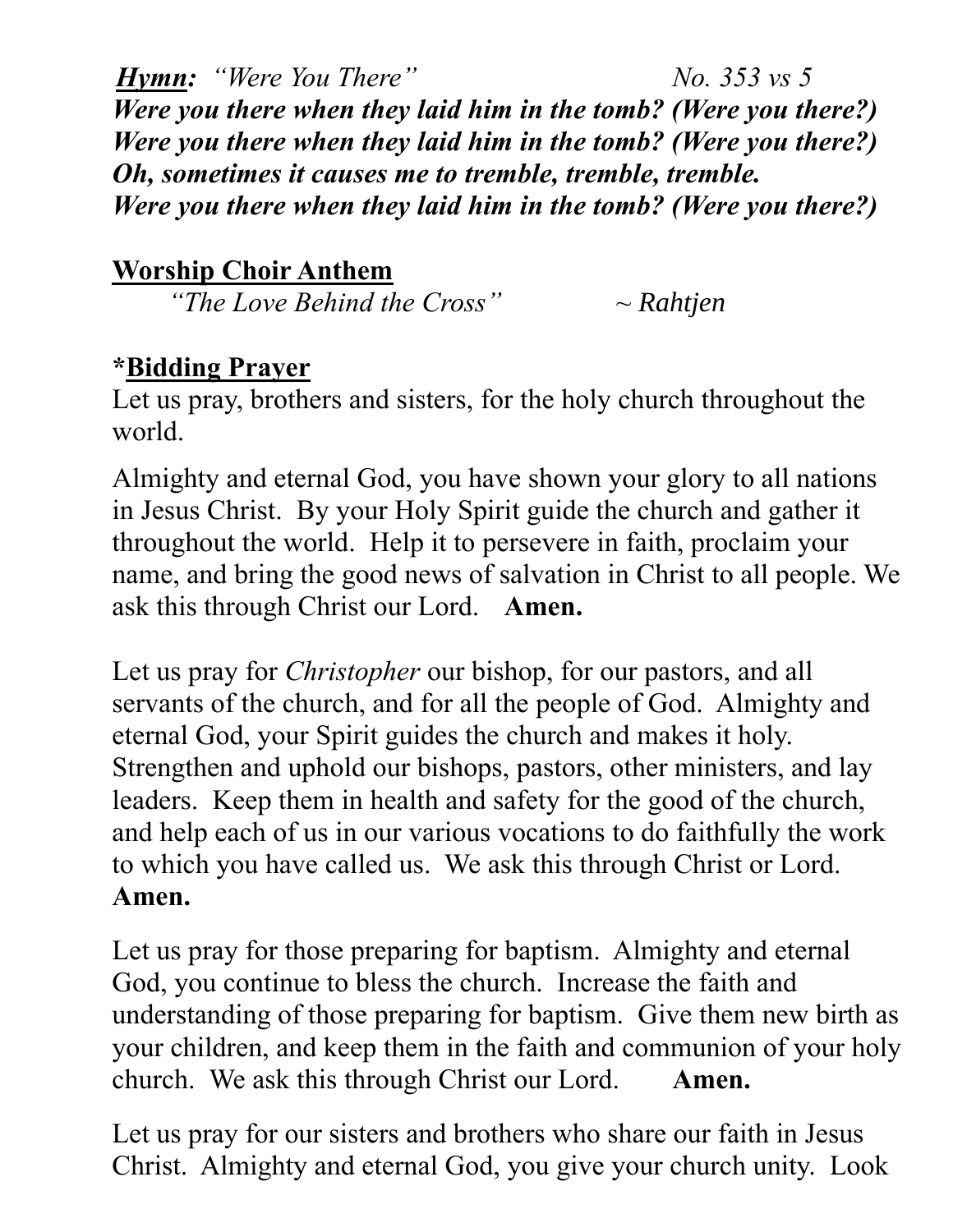with favor on all who follow Jesus your Son. Make all the baptized one in the fullness of faith, and keep us united in the fellowship of love. We ask this through Christ our Lord. **Amen.**

Let us pray for the Jewish people, the first to hear the word of God. Almighty and eternal God, long ago you gave your promise to Abraham and your teaching to Moses. Hear our prayers that the people you called and elected as you own may receive the fulfillment of the covenant's promises. We ask this though Christ our Lord. **Amen**.

Let us pray for those who do not share our faith in Jesus Christ. Almighty and eternal God, gather into your embrace all those who call out to you under different names. Bring an end to inter-religious strife, and make us more faithful witnesses of the love made known to us in your Son. We ask this through Christ our Lord. **Amen.**

Let us pray for those who do not believe in God. Almighty and eternal God, you created humanity so that all may long to know you and find peace in you. Grant that all may recognize the signs of your love and grace in the world and in the lives of Christians, and gladly acknowledge you as the one true God. We ask this through Christ our Lord. **Amen.**

Let us pray for God's creation. Almighty and eternal God, you are the creator of a magnificent universe. Hold all the worlds in the arms of your care and bring all things to fulfillment in you. We ask this through Christ our Lord. **Amen.**

Let us pray for those in need. Almighty and eternal God, you give strength to the weary and new courage to those who have lost heart. Heal the sick, comfort the dying, give safety to travelers, free those unjustly deprived of liberty, and deliver your world from falsehood, hunger, and disease. Hear the prayers of all who call on you in any trouble, that they may have the joy of receiving your help in their need. We ask this through Christ our Lord. **Amen.**